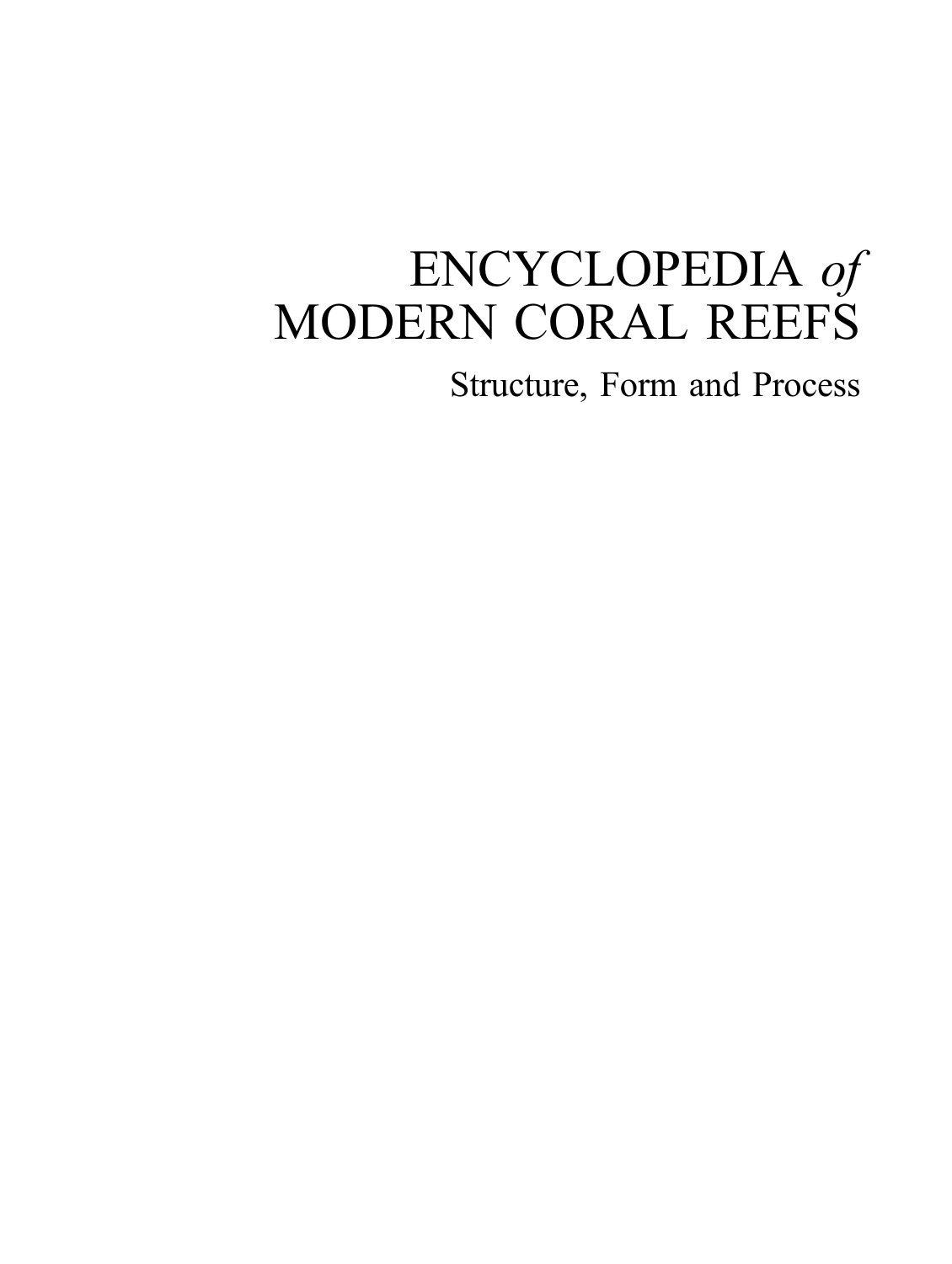## Encyclopedia of Earth Sciences Series

#### ENCYCLOPEDIA OF MODERN CORAL REEFS – STRUCTURE, FORM AND PROCESS

#### Volume Editor

David Hopley is Professor Emeritus in the School of Earth and Environmental Science at James Cook University, Townsville, Queensland, Australia, where he has worked since 1965. He has an M.A. from the University of Manchester and Ph.D. from James Cook University. His initial research into Holocene sea levels and tropical landforms quickly focused on the evolution of coral reefs, reflecting the importance of the Great Barrier Reef to his home institution. Experience with coral reefs extends to many parts of the world including Australia, Barbados, India, Indonesia, Maldives, Papua New Guinea, Rodrigues and Thailand. He has authored and edited almost 200 scientific publications. Amongst numerous awards have been the J.P. Thomson silver medal from the Royal Geographical Society of Australasia (1984) and Life Membership of PACON International (1992).

#### Editorial Board

Guy Cabioch Institut de Recherche pour le Développement Centre d'Ile de France 32 avenue Henri Varagnat 93143 Bondy Cedex France

Peter Davies School of Geosciences University of Sydney Camperdown **Sydney** NSW 2006 Australia

Terry Done Australian Institute of Marine Science PMB 3 Mail Centre Townsville QLD 4810 Australia

Eberhard Gischler Institut für Geowissenschaften J.W. Goethe-Universität Altenhoferallee 1 60438 Frankfurt am Main Germany

#### Aims of the Series

Ian Macintyre Smithsonian Institute National Museum of Natural History P.O. Box 37012 Washington DC 20013-7012 USA

Rachel Wood School of Geosciences Grant Institute University of Edinburgh Kings Buildings, West Mains Road Edinburgh EH9 3JW UK

Colin Woodroffe School of Earth and Environmental Sciences Wollongong University Wollongong NSW 2522 Australia

The Encyclopedia of Earth Sciences Series provides comprehensive and authoritative coverage of all the main areas in the Earth Sciences. Each volume comprises a focused and carefully chosen collection of contributions from leading names in the subject, with copious illustrations and reference lists.

These books represent one of the world's leading resources for the Earth Sciences community. Previous volumes are being updated and new works published, so that the volumes will continue to be essential reading for all professional earth scientists, geologists, geophysicists, climatologists, and oceanographers as well as for teachers and students. See the dustjacket of this volume for a current list of titles in the *Encyclopedia of Earth*<br>Sciences Series. Go to http://www.springerlink.com/reference-wor

#### About the Series Editor

Professor Charles W. Finkl has edited and/or contributed to more than eight volumes in the Encyclopedia of Earth Sciences Series. For the past 25 years, he has been the Executive Director of the Coastal Education & Research Foundation and Editor-in-Chief of the international Journal of Coastal Research. In addition to these duties, he is Research Professor at Florida Atlantic University in Boca Raton, Florida, USA. He is a graduate of the University of Western Australia (Perth) and previously worked for a wholly owned Australian subsidiary of the International Nickel Company of Canada (INCO). During his career, he acquired field experience in Australia, the Caribbean, South America, southwest Pacific islands, southern Africa, Western Europe, and the Pacific Northwest, Midwest, and Southeast USA.

#### Founding Series Editor

Professor Rhodes W. Fairbridge (deceased) has edited more than 24 encyclopedias in the Earth Sciences Series. During his career, he has worked as a petroleum geologist in the Middle East and been a World War II intelligence officer in the southwest Pacific and led expeditions to the Sahara, Arctic Canada, Arctic Scandinavia, Brazil, and New Guinea. He was Emeritus Professor of Geology at Columbia University and was affiliated with the Goddard Institute for Space Studies.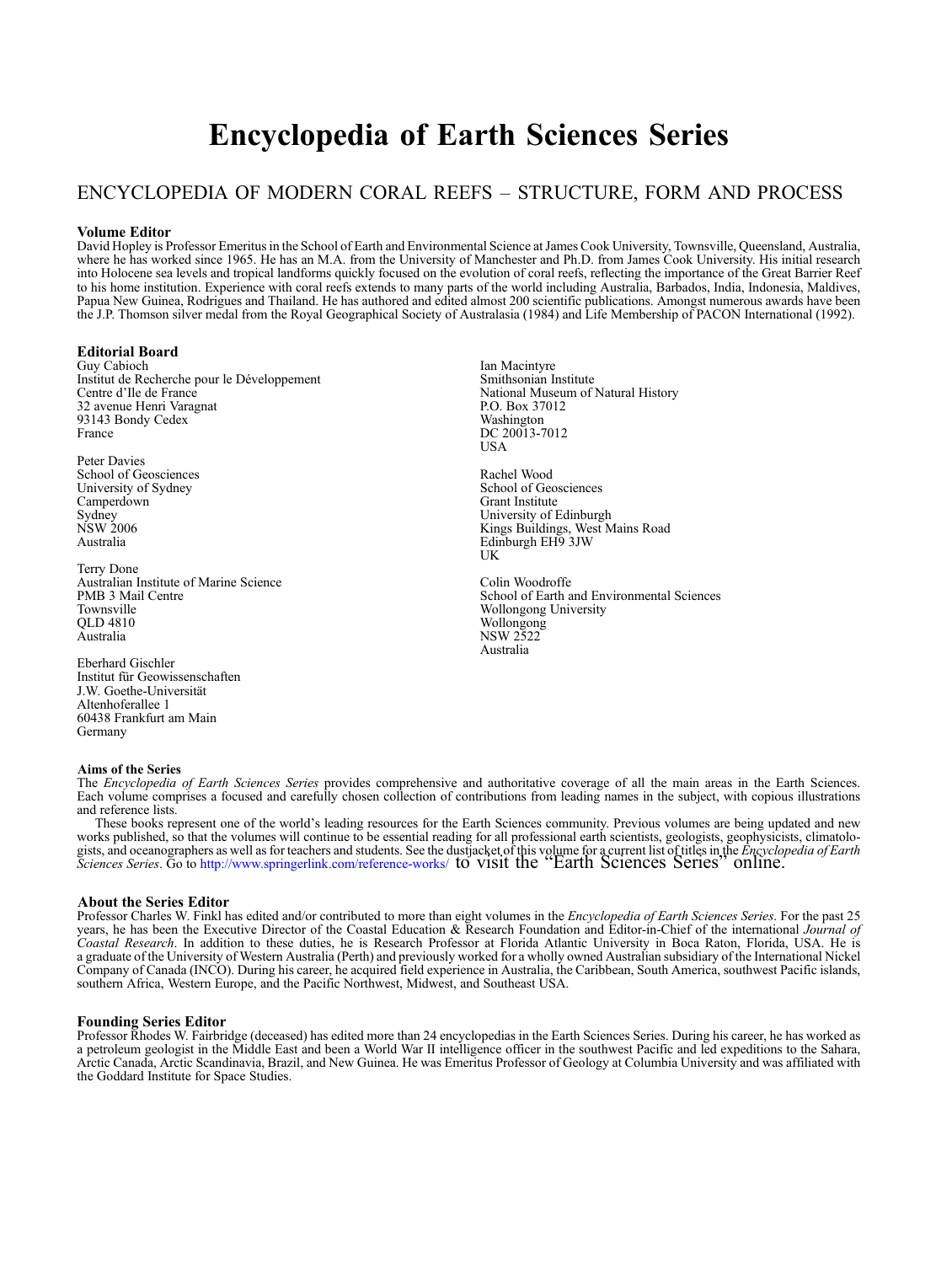ENCYCLOPEDIA OF EARTH SCIENCES SERIES

# ENCYCLOPEDIA of MODERN CORAL REEFS

## Structure, Form and Process

edited by

### DAVID HOPLEY

James Cook University Townsville Australia

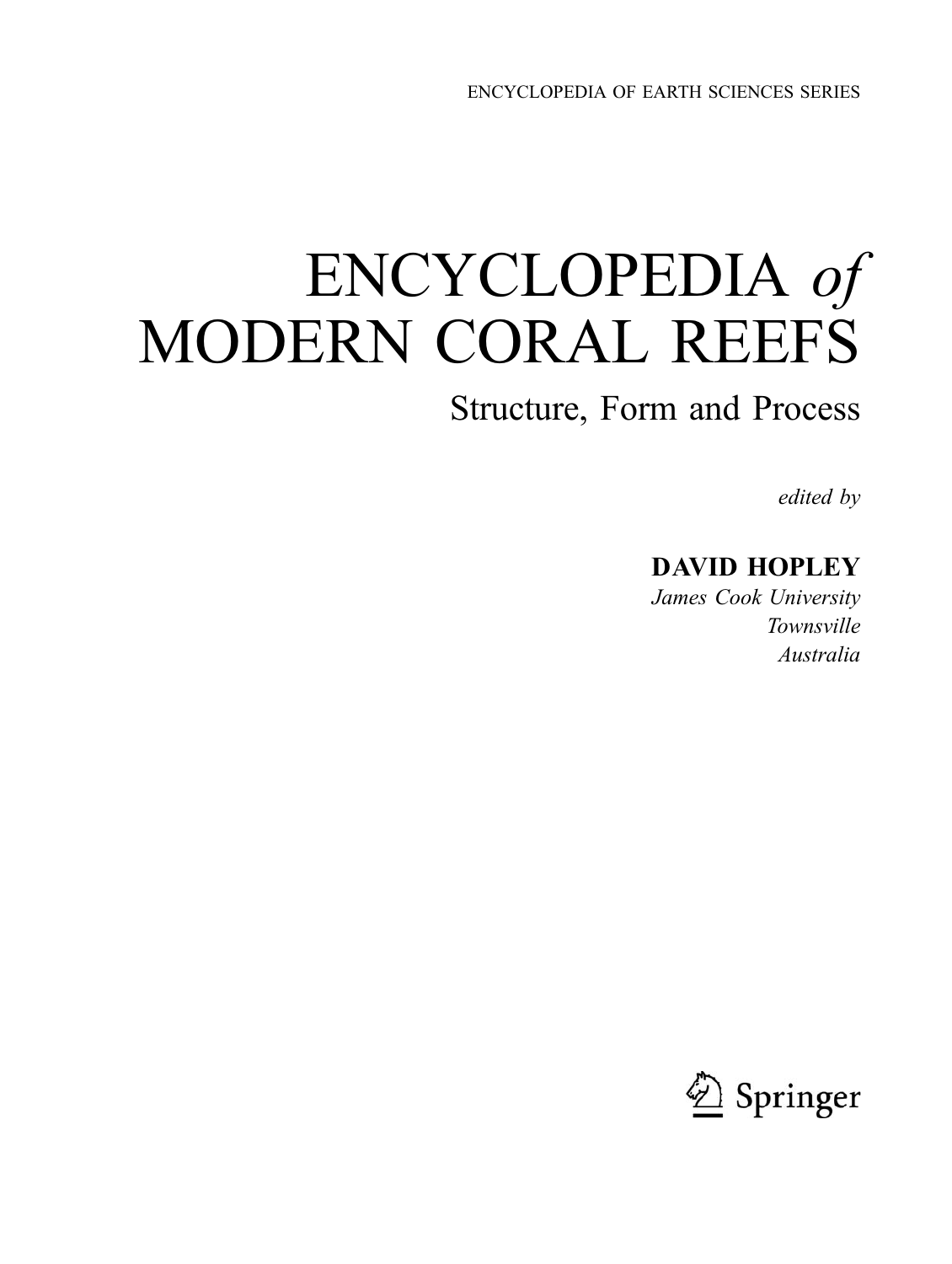Library of Congress Control Number: 2010933113

ISBN: 978-90-481-2638-5 This publication is available also as: Electronic publication under ISBN 978-90-481-2639-2 and Print and electronic bundle under ISBN 978-90-481-2640-8

Published by Springer P.O. Box 17, 3300 AA Dordrecht, The Netherlands

Printed on acid-free paper

Cover photo: Houtman Abrohols, Western Australia. Photograph taken by Hironobu Kan (Okayama University, Japan)

Every effort has been made to contact the copyright holders of the figures and tables which have been reproduced from other sources. Anyone who has not been properly credited is requested to contact the publishers, so that due acknowledgment may be made in subsequent editions.

All Rights Reserved

© Springer Science+Business Media B.V. 2011

No part of this work may be reproduced, stored in a retrieval system, or transmitted in any form or by any means, electronic, mechanical, photocopying, microfilming, recording, or otherwise, without written permission from the Publisher, with the exception of any material supplied specifically for the purpose of being entered and executed on a computer system, for exclusive use by the purchaser of the work.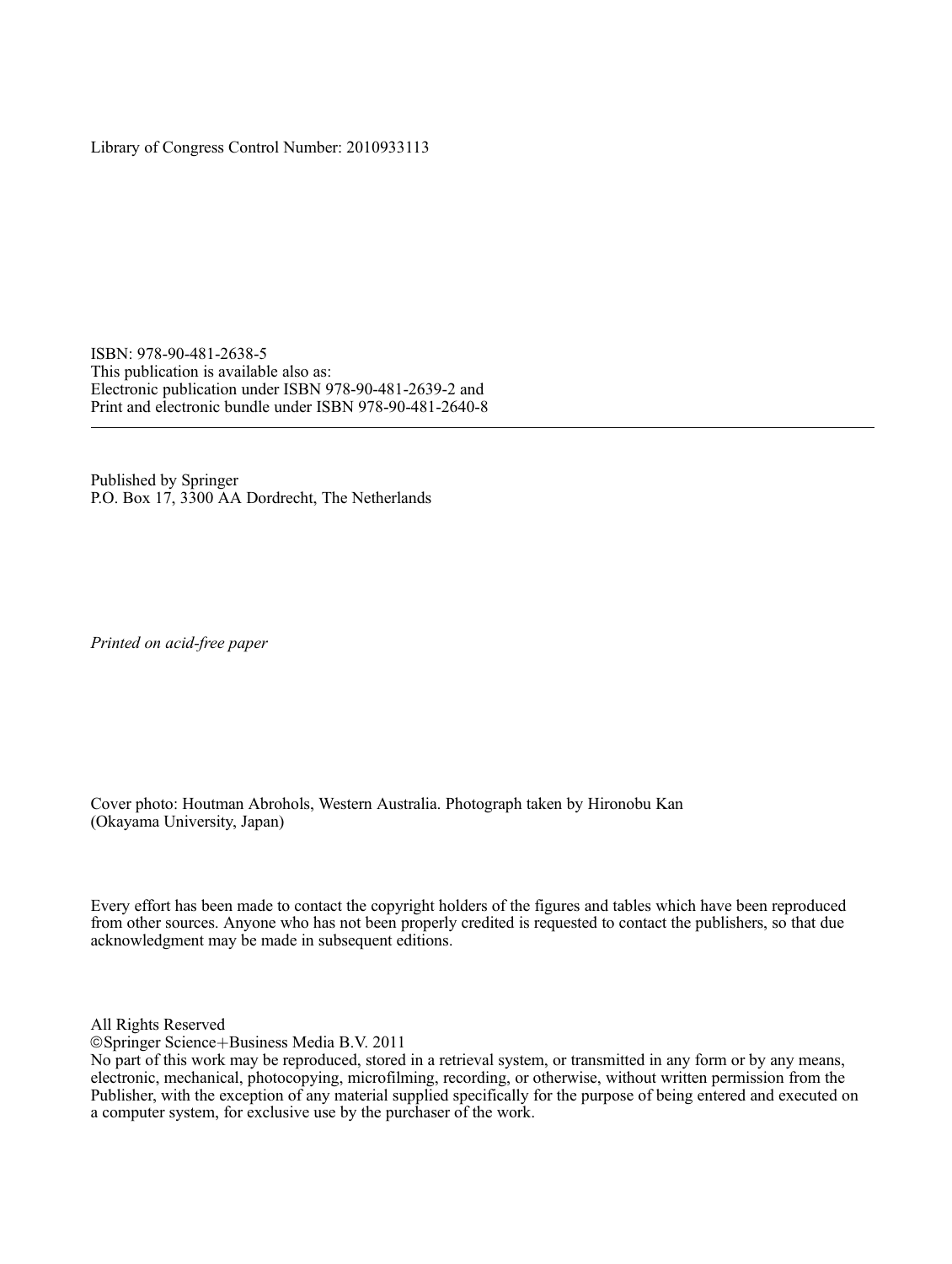| <b>CONTENTS</b>                                                                                                                       |     |                                                                                          |     |
|---------------------------------------------------------------------------------------------------------------------------------------|-----|------------------------------------------------------------------------------------------|-----|
| Mangroves<br>Norman C. Duke                                                                                                           | 655 | Nutrient Pollution/Eutrophication<br>Katharina Fabricius                                 | 722 |
| Mariana Islands, Coral Reef Geology<br><b>Bernhard Riegl</b>                                                                          | 663 | Ocean Acidification, Effects on Calcification<br>Joan A. Kleypas                         | 733 |
| Mass Extinctions, Anoxic Events and Ocean<br>Acidification<br>John E. N. Veron                                                        | 671 | Oceanic Hotspots<br>Paul Wessel                                                          | 737 |
| Mayor, Alfred Goldsborough (1868-1922)<br>Lester D. Stephens                                                                          | 678 | Octocorallia<br>Katharina Fabricius                                                      | 740 |
| Megablocks<br>Cliff Frohlich, Matthew J. Hornbach and                                                                                 | 679 | Oil and Gas Reservoirs and Coral Reefs<br>J. Frederick Sarg                              | 745 |
| Frederick W. Taylor<br><b>Meltwater Pulses</b>                                                                                        | 683 | Ooids<br>Maurice Tucker                                                                  | 752 |
| Paul Blanchon<br>Micrite                                                                                                              | 691 | Pacific Coral Reefs: An Introduction<br>James E. Maragos and Gareth J. Williams          | 753 |
| Ian G. Macintyre<br>Microatoll                                                                                                        | 691 | Packstone<br>Peter Flood                                                                 | 776 |
| <b>Scott Smithers</b><br>Microbes                                                                                                     | 697 | Palaeosols<br>Colin D. Woodroffe                                                         | 776 |
| Elizabeth A. Dinsdale                                                                                                                 |     | Paleoclimate from Corals<br>Helen V. McGregor                                            | 777 |
| Mid Holocene<br>Sarah Woodroffe                                                                                                       | 698 | Patch Reefs: Lidar Morphometric Analysis                                                 | 785 |
| Midway Atoll (Hawaiian Archipelago)<br>James E. Maragos, Donald C. Potts,<br>Barbara Maxfield, Daria Siciliano<br>and Elizabeth Flint | 700 | John C. Brock and Monica Palaseanu-Lovejoy<br>Permian Capitan Reef System<br>Rachel Wood | 789 |
| Mining/Quarrying of Coral Reefs<br>Barbara E. Brown                                                                                   | 707 | Persian/Arabian Gulf Coral Reefs<br>Bernhard Riegl and Samuel Purkis                     | 790 |
| Moating<br><b>Scott Smithers</b>                                                                                                      | 711 | Peysonnell, Jean-Andre (1694–1759)<br>James Bowen                                        | 798 |
| Moats<br><b>Scott Smithers</b>                                                                                                        | 712 | Phosphatic Cay Sandstone<br>David Hopley                                                 | 798 |
| Molluscs<br>José H. Leal                                                                                                              | 712 | Plate Tectonics<br>Paul Wessel                                                           | 801 |
| Mururoa Atoll<br>Lucien F. Montaggioni                                                                                                | 713 | Platforms (Cemented)<br>Roger McLean                                                     | 812 |
| New Caledonia<br>Guy Cabioch                                                                                                          | 717 | Poleward Extension of Reefs<br>Colin D. Woodroffe                                        | 813 |
| Notch and Visor<br>Stephen Trudgill                                                                                                   | 721 | Porites<br>Michel Pichon                                                                 | 815 |